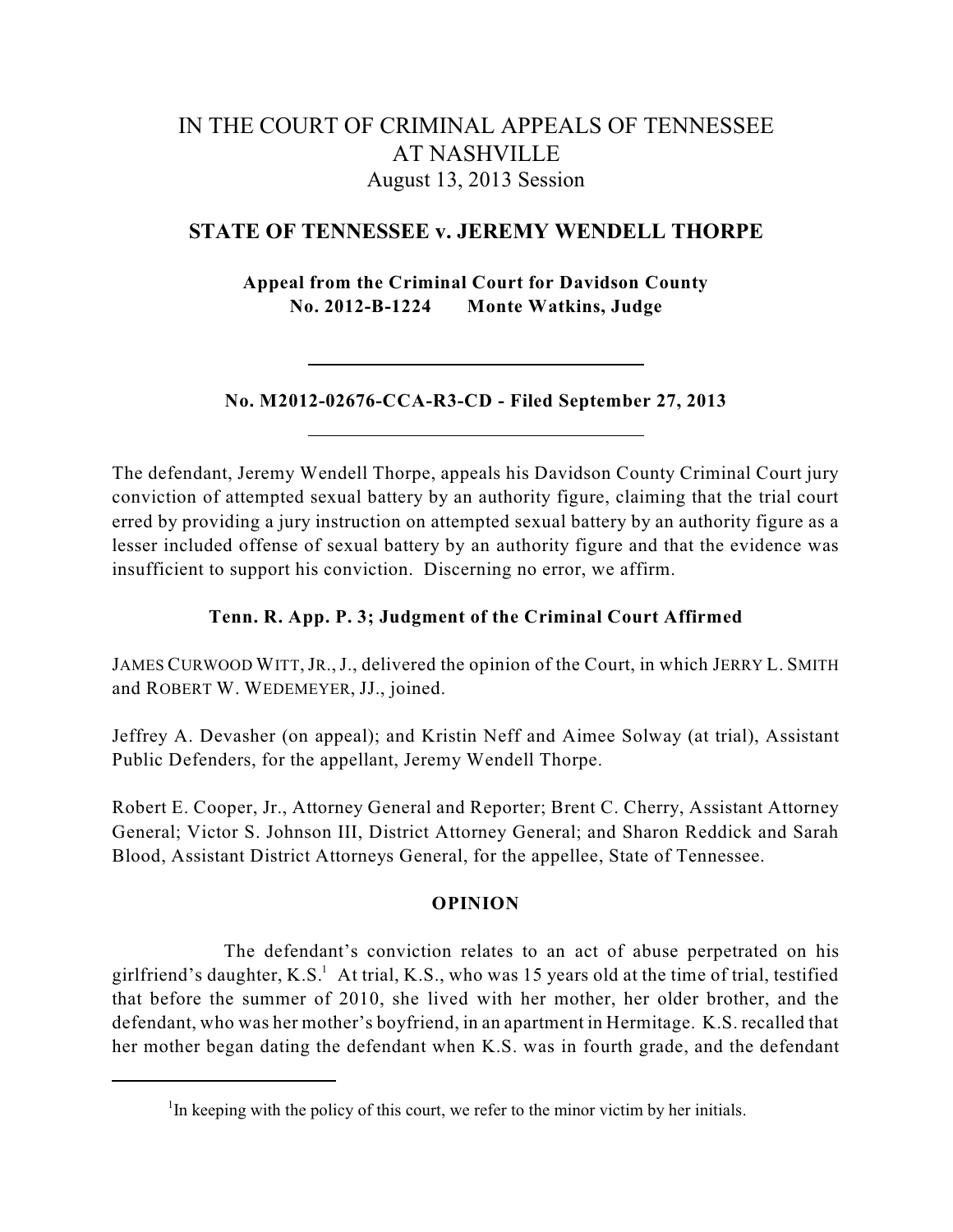moved in with them soon after. She said that the family moved to Nashville in 2009. K.S. testified that her mother allowed the defendant to handle disciplining the children, which he did by spanking them and taking away their things. She said that her mother "basically just went along with whatever he said."

K.S. recalled that her brother went to live with her grandmother in the summer of 2010 after an argument with the defendant. K.S. testified that after her brother left, she felt "[u]nsafe" around the defendant because the defendant had previously touched her in a way that made her uncomfortable. On one occasion, she said, the defendant hit her on the buttocks as she lay on her stomach "hunched over a pillow." On another occasion, the defendant "slapped" her on the buttocks while she was doing the dishes. She said that she "didn't like it at all." K.S. testified that after her brother moved, the defendant began touching her more often, rubbing her feet and doing things that "a boyfriend would do." She said that the defendant also started kissing her on the cheek but quickly progressed to "trying to French kiss" her and kissing her on the legs. She said that she told the defendant that his behavior was "not normal." K.S. said that if she refused the defendant's advances, "there would be a lot of nonsense." She said that she did not tell her mother about the defendant's behavior because her mother had already forced her brother to move out of the house because of the defendant.

K.S. testified that on August 27, 2010, the defendant sent her sexually suggestive text messages that eventually culminated in his saying, "I want to kiss on them thighs when I get back." The victim testified that she responded, "okay," because she was afraid that the defendant would "take like everything, basically" and "tear [her] down verbally" if she rebuffed him. K.S. said that when the defendant returned home that evening and saw that she was still wearing pants, the defendant told her that she made "everything so difficult" and ordered her to change. She said that she initially refused but complied when the defendant said, "[D]o what I say or else." K.S. testified that after she changed into shorts, the defendant came into her room and "kissed like [her] inner thighs." She said that she sat on the edge of the bed with her feet on the floor while the defendant kneeled between her legs "just kissing." K.S. recalled that the defendant put his hands on the outside of her thighs while his head was "on [her] inner thighs" as he kissed up to her "bikini line." K.S. said that she cried during the encounter.

K.S. testified that she relayed the incident to her grandmother, who told K.S. to speak to her school counselor on the following Monday. K.S. said that she did as her grandmother suggested, and her counselor called detectives. After relating the incident to detectives, K.S. moved directly to Memphis with her grandmother, which she had wanted to do for a while. K.S. denied manufacturing the story so that she could live with her grandmother. After the incident, K.S. remained estranged from her mother because K.S.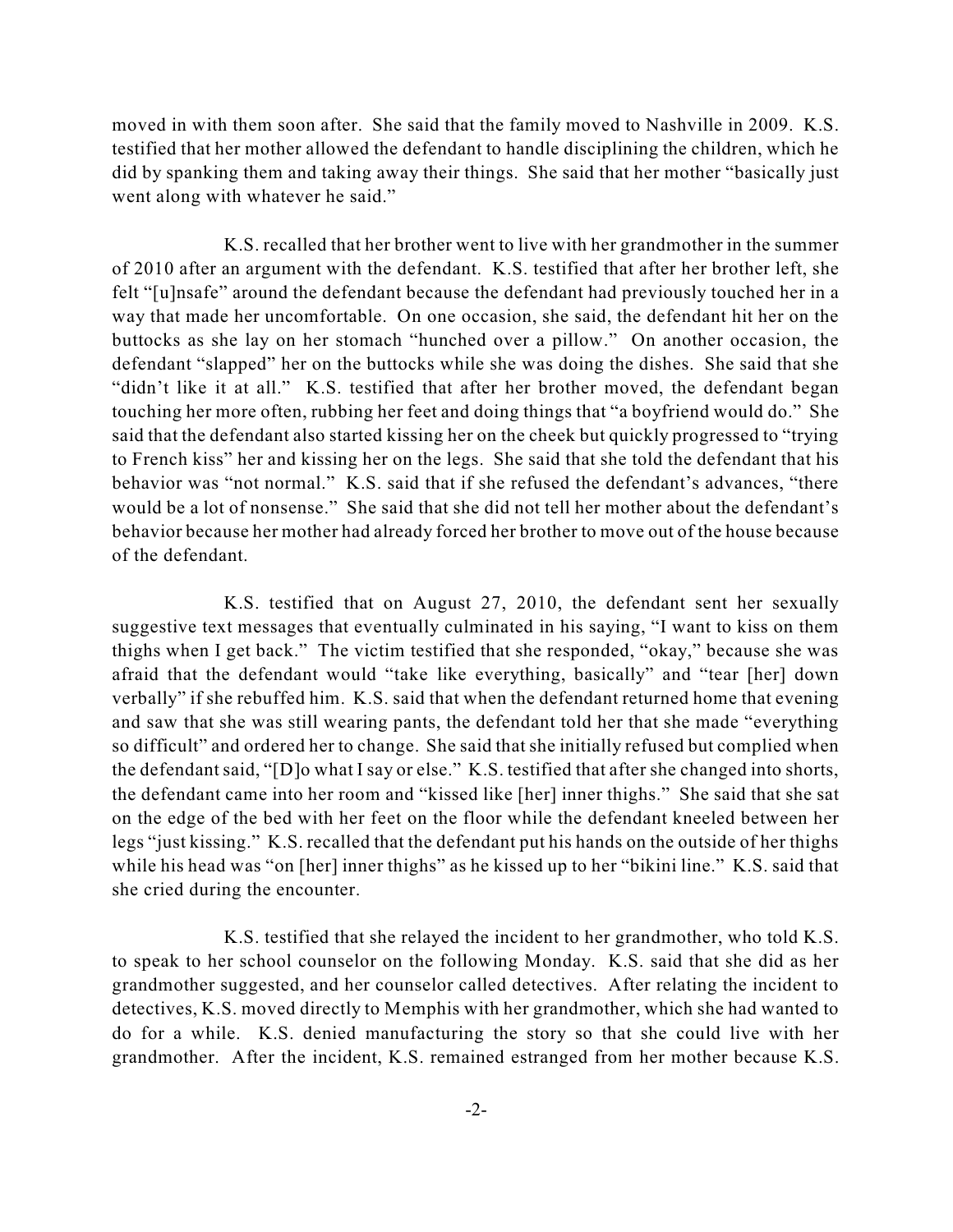believed that her mother "would rather be with him."

During cross-examination, K.S. admitted that on the day before she revealed her allegations, her mother and the defendant purchased clothes for K.S. because her mother believed that the tight clothing that the victim typically wore was inappropriate. She said that when she initially told her mother that she felt uncomfortable with the defendant's behavior, her mother simply told her that she could not move out of the home.

The victim's mother, B.S., $^2$  testified that she began dating the defendant when the victim was 10 and that, while they dated, she gave the defendant authority to discipline the victim and her brother but that the discipline did not include spanking. She said that the children's father had no role in their lives, so the defendant was the only father figure around. She recalled that the children never liked the defendant and that they "bad-mouthed" the defendant "all the time" and told her that they "didn't want to be around him." Despite this, B.S. said that she hoped the relationship would improve. B.S. recalled that she asked her son to move out after they argued, but she could not recall the substance of the argument. She admitted that the defendant played some role in the argument. B.S. said that when K.S. also expressed a desire to live with her grandmother, B.S. told her "that she was too young," and the defendant "said that absolutely not, she could not go."

B.S. recalled that after her son moved out, the victim's relationship with the defendant improved. She said that the defendant began expressing a desire to take the victim places and do things with her. She said that she did not initially see anything strange about the change in the relationship because her own relationship with the victim during that time was strained. B.S. did not recall arguing with the victim about her clothing on the day that the victim made her revelation but said that neither she nor the defendant approved of the victim's chosen manner of dress. She said that on that day, the defendant told her that the victim was late for school and that he was driving her to school because he had made her wash appropriate clothing to wear to school. Later that day, someone from the victim's school called and asked B.S. to come to the school. B.S. said that the defendant went with her to the school, but detectives separated them as soon as they got there.

B.S. testified that after hearing the allegations, she was angry with both the defendant and the victim. She said that the defendant told her that the victim was lying, and he became angry when she refused to leave the school with him. She said that the defendant told her that she "should take his side and . . . just leave with him and not worry about what happened to" the victim. B.S. testified that she did not move back to Memphis with her mother and the victim because "everything [she] had was" in Nashville.

<sup>&</sup>lt;sup>2</sup>We refer to this witness by her initials to protect the anonymity of the victim.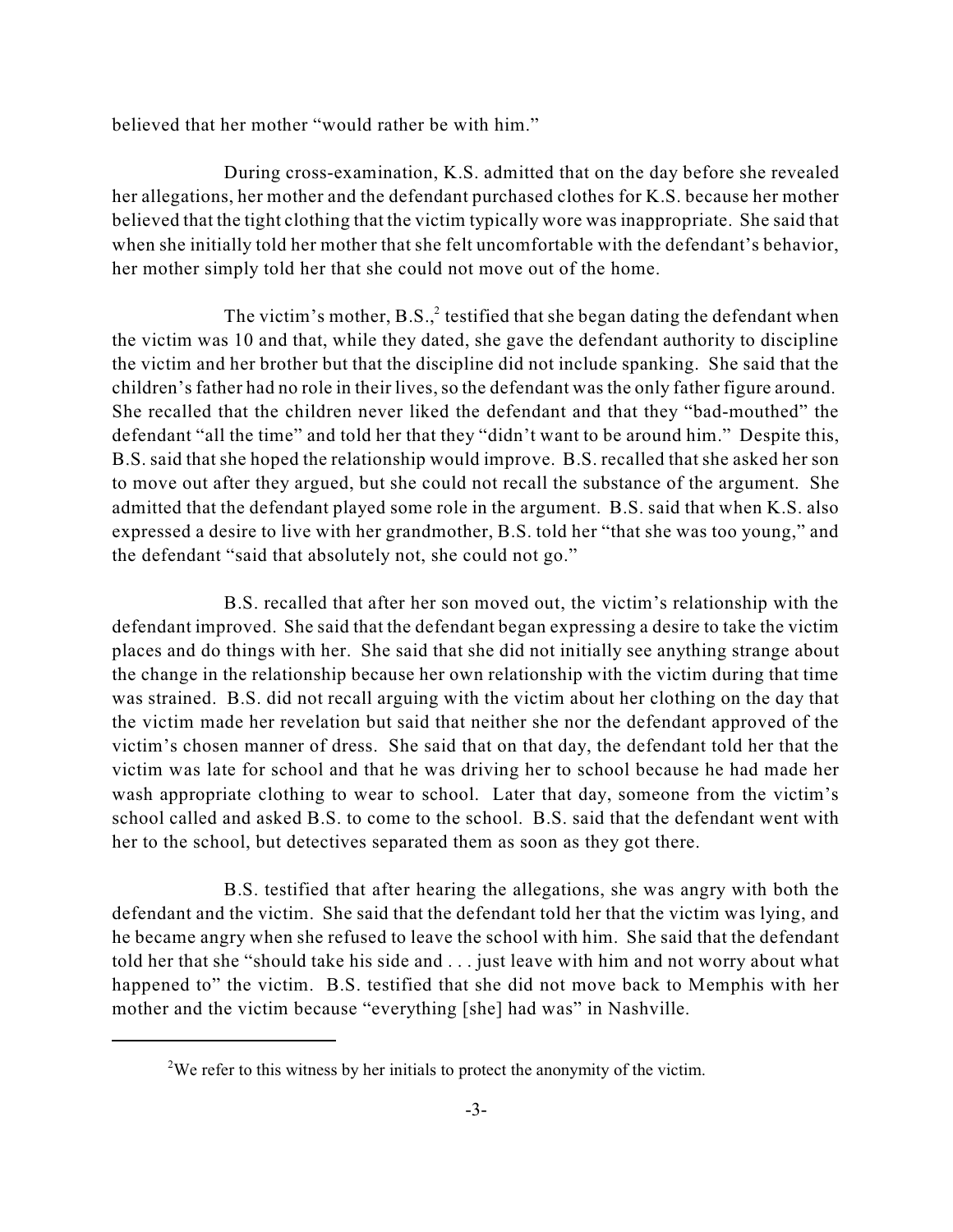Diane Smith, school counselor at Donelson Middle School, testified that on August 30, 2010, the victim came into her office and handed her a piece of notebook paper on which the victim "had written front and back with an orange crayon." Ms. Smith said that, in the note, the victim relayed "that something bad was going on in her home with her mother's boyfriend and she couldn't take it anymore and it had to stop." Ms. Smith asked the victim to elaborate, and the victim said "that when her brother was away from home that the boyfriend would ask her to put on some white shorts usually. And he would start kissing between her legs up in her inner thigh." She said that the victim was visibly upset when reporting the incident. Ms. Smith recalled that the victim told Ms. Smith that "she was afraid that her mother would not believe her and would take the side of the boyfriend."

Metropolitan Police Department Detective Jason Mayo testified that he responded to a call from the school resource officer about the victim's allegations. When he interviewed K.S., she told him that "she was being sexually harassed by her mom's boyfriend." She added that the defendant had sent her "sexually charged text messages" and "that he had kissed her on her inner thigh." She told Detective Mayo that when she refused the defendant's advances, "he would take away all of her stuff, her cell phone, her computer, and even went as far as to take her clothes, her shoes and her clothes away from her at one point." She also told the detective that she had not reported the abuse to her mother because "in the past her mom had taken [the defendant's] side in some situations and she was scared to tell her mom at that point." Detective Mayo said that forensic examination of the victim's cellular telephone confirmed that the defendant had sent a text message to the victim that read, "I want to kiss on them thighs when I get back." Another message asked if the victim would change into shorts. Photographs of the text messages were displayed to the jury.

Detective Mayo testified that he interviewed the defendant when the defendant arrived at the school with B.S. He said that the defendant spoke with them briefly before refusing to answer questions. At that point, Detective Mayo told the defendant that the defendant would need to speak to the Department of Children's Services ("DCS") about a safety plan for K.S., and the defendant "said that she could go into DCS custody." An audio recording of Detective Mayo's brief interview with the defendant was played for the jury.

At the conclusion of Detective Mayo's testimony, the State notified the jury of its election of offenses. As a basis for count three, the conviction count now under review, the State elected the defendant's kissing the victim's inner thighs near her bikini line. Following a *Momon* colloquy, *see State v. Momon*, 18 S.W.3d 152, 161-62 (Tenn. 1999), the defendant elected not to testify and chose not to present any proof. The jury failed to reach a verdict on the first two counts of the indictment, which had charged the defendant with aggravated sexual battery, but found the defendant guilty of the lesser included offense of attempted sexual battery by an authority figure in count three.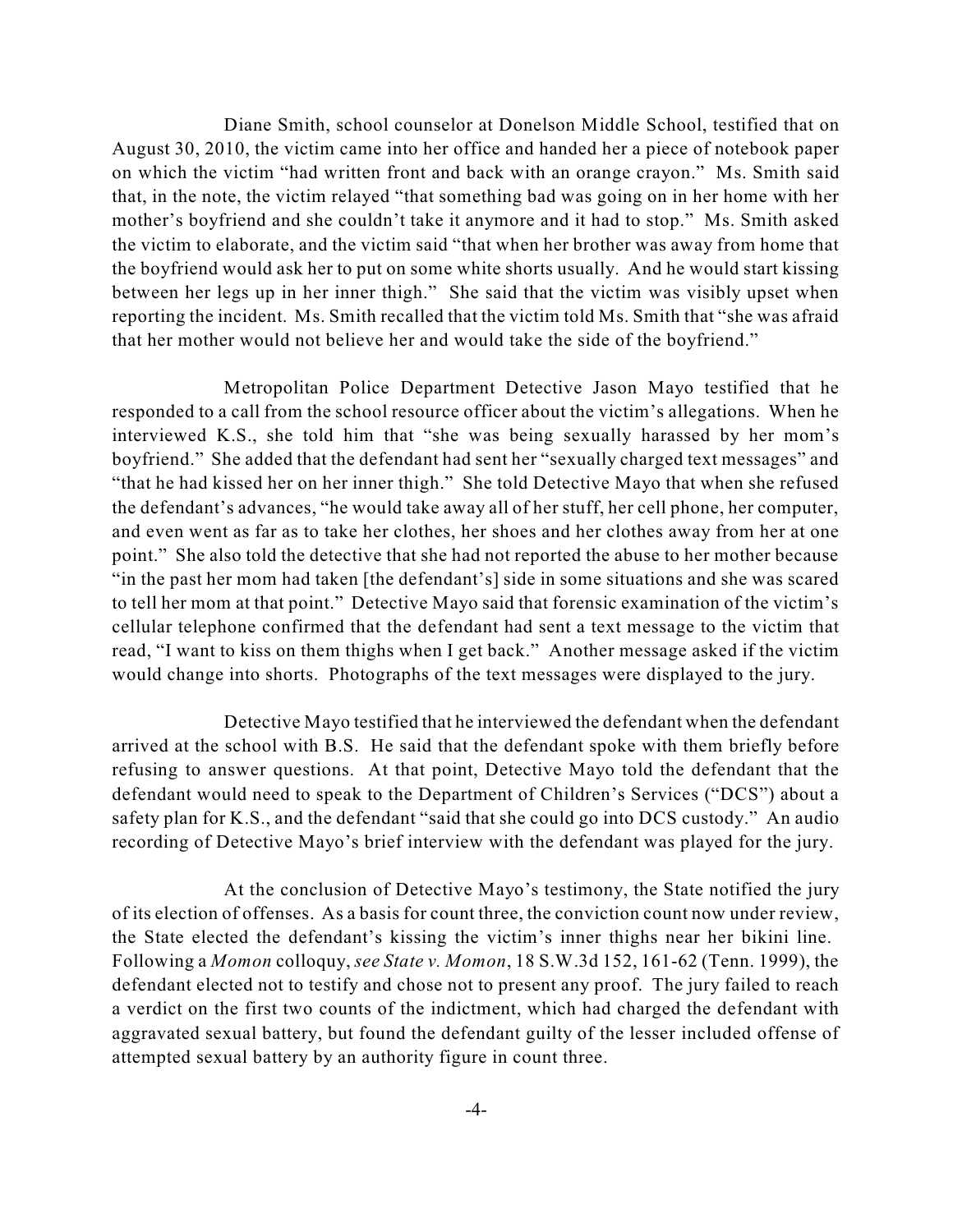The defendant filed a timely but unsuccessful motion for new trial followed by a timely notice of appeal. In this appeal, the defendant contends that the trial court erred by providing a jury instruction on the lesser included offense of attempted sexual battery by an authority figure and that the evidence was insufficient to support his conviction.

#### *I. Jury Instruction*

The defendant contends that the trial court erred by providing a jury instruction on attempted sexual battery by an authority figure as a lesser included offense of sexual battery by an authority figure. He claims that because the evidence established only a completed offense, the instruction was not warranted. The State asserts that the trial court did not err.

At the conclusion of the trial, the defendant made a written request that the trial court instruct the jury on the offenses of sexual battery and misdemeanor assault as lesser included offenses of sexual battery by an authority figure as charged in count three. Then, citing *State v. Kenneth Fritz Edwards*, No. E2010-01731-CCA-R3-CD (Tenn. Crim. App., Knoxville, May 18, 2012), defense counsel argued that "either the jurors believe that he touched her behind, or they don't" and asked that the trial court not provide a jury instruction on attempt with regard to any of the charged offenses. The State agreed that attempt should not be charged as a lesser included offense in counts one and two but asserted that the proof supported an instruction on attempted sexual battery by an authority figure, arguing that the jurors "could reasonably construe . . . based on the totality of the testimony that what he was doing was an attempt of sexual battery and not ultimately, in their minds, what a sexual battery would be." The State observed that the victim "talked about him putting his hands on the outside of her thighs, she talked about him kissing around her panty line. . . . [The jury] could potentially construe her testimony . . . as that [the defendant's] behavior was more an attempted sexual battery than sexual battery." The trial court lamented the continuing confusion regarding instruction on lesser included offenses, commenting that "if we leave it out [the appellate courts] say we shouldn't have left it out, if we put it in they say we shouldn't have put it in." The court ultimately agreed that the evidence did not warrant an attempt instruction in counts one and two but that the evidence justified an instruction on attempted sexual battery by an authority figure in count three. Consequently, the trial court provided the following instruction during its general charge:

> For you to find the defendant guilty of criminal attempt, the State must have proven beyond a reasonable doubt the existence of the following essential elements:

> (1) that the defendant intended to commit the specific offense of Sexual Battery by an Authority Figure.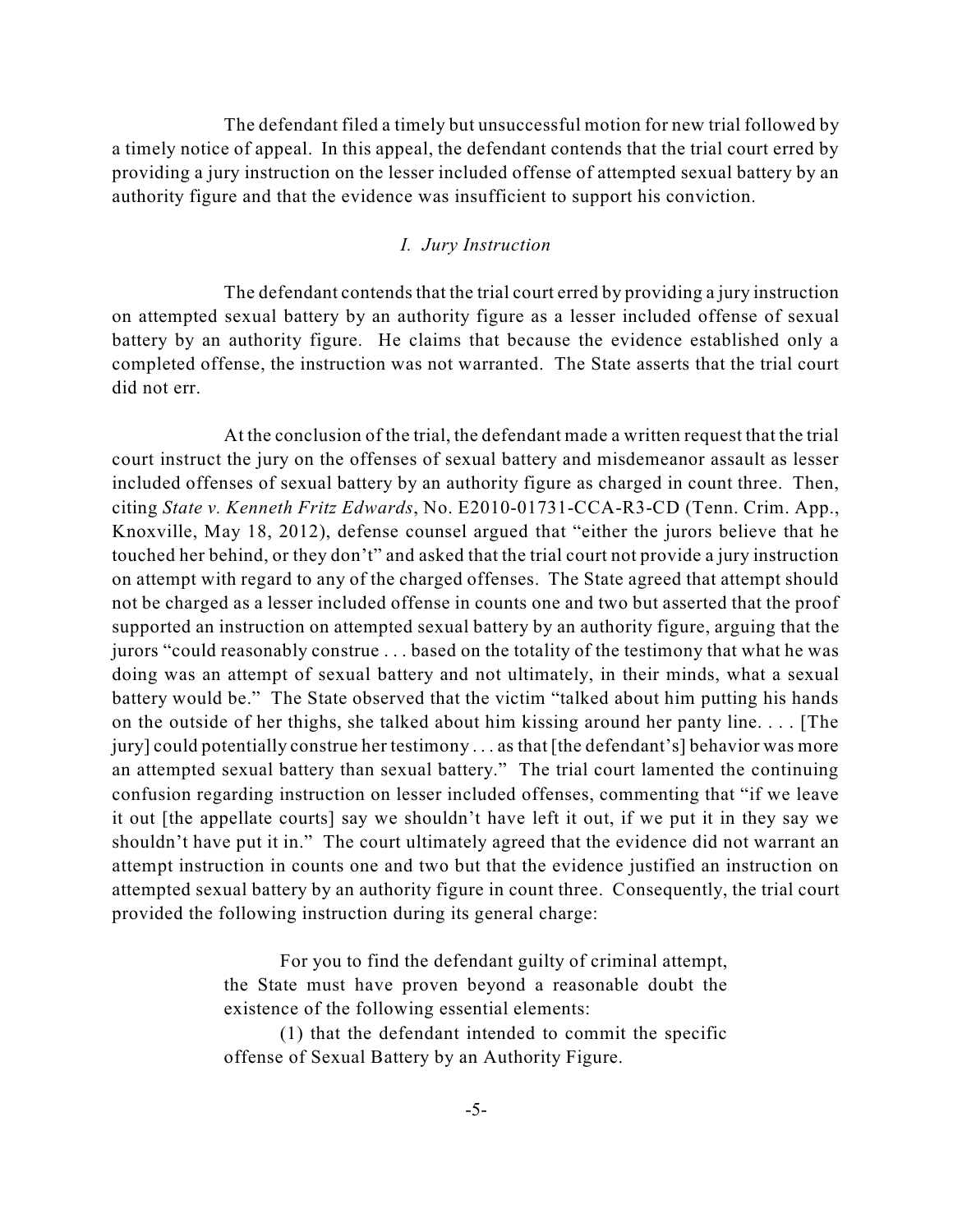and

(2) that the defendant did some act intending to cause an essential element of Sexual Battery by an Authority Figure to occur, and at the time believed the act would cause the element to occur without further action on the defendant's part.

Tennessee Code Annotated section 40-18-110 provides that "the trial judge shall instruct the jury as to the law of each offense specifically identified in the request that is a lesser included offense of the offense charged in the indictment or presentment." T.C.A. § 40-18-110(a) (2006). Before providing an instruction on a lesser included offense, however, the trial court must determine whether "the record contains any evidence which reasonable minds could accept as to the lesser included offense." *Id.* The trial court must make this determination by viewing "the evidence *liberally in the light most favorable to the existence of the lesser included offense* without making any judgment on the credibility of evidence" and must "also determine whether the evidence, *viewed in this light*, is legally sufficient to support a conviction for the lesser included offense." *Id.* (emphasis added) "The defendant's objection shall not prevent the district attorney general from requesting lesser included offense instructions or prevent the judge from instructing on lesser included offenses." T.C.A. § 40-18-110(d). "The trial court must provide an instruction on a lesser-included offense supported by the evidence even if such instruction is not consistent with the theory of the State or of the defense. The evidence, not the theories of the parties, controls whether an instruction is required." *State v. Allen*, 69 S.W.3d 181, 187-88 (Tenn. 2002). As a result, "the decision to convict on a lesser-included offense" should not "be taken away from the jury" merely because "the element distinguishing the greater offense from the lesser offense is uncontroverted." *Id.* at 189. This standard of review best preserves the jury's role as fact finder. *See id.* (citing Tenn. Const. art. I, § 19 for the proposition that "'the jury shall have a right to determine the law and the facts'").

In *State v. Kevin Fritz Edwards*, a panel of this court concluded that "the trial court should not have instructed the jury on the lesser-included offense of attempted aggravated sexual battery" when "[t]he evidence at trial presented only two possible interpretations of the facts – that the defendant either completed the offense of aggravated sexual battery or he did not." *State v. Kevin Fritz Edwards*, No. E2010-01731-CCA-R3-CD, slip op. at 12 (Tenn. Crim. App., Knoxville, May 18, 2012). In support of its conclusion, the panel cited a number of cases which held that the trial court either did not err by failing to provide an instruction on attempt when the evidence established a completed act or where the reviewing court deemed the omission harmless beyond a reasonable doubt. *Id.* (citing *State v. Marcum*, 109 S.W.3d 300, 304 (Tenn. 2003); *State v. Biggs*, 218 S.W.3d 643, 658 (Tenn. Crim. App. 2006); *State v. Randall Vertis Grainger*, No. M2001-02178-CCA-R3-CD (Tenn. Crim. App., Nashville, Oct. 22, 2002), *perm. app. denied* (Tenn. Mar. 3, 2003); *State*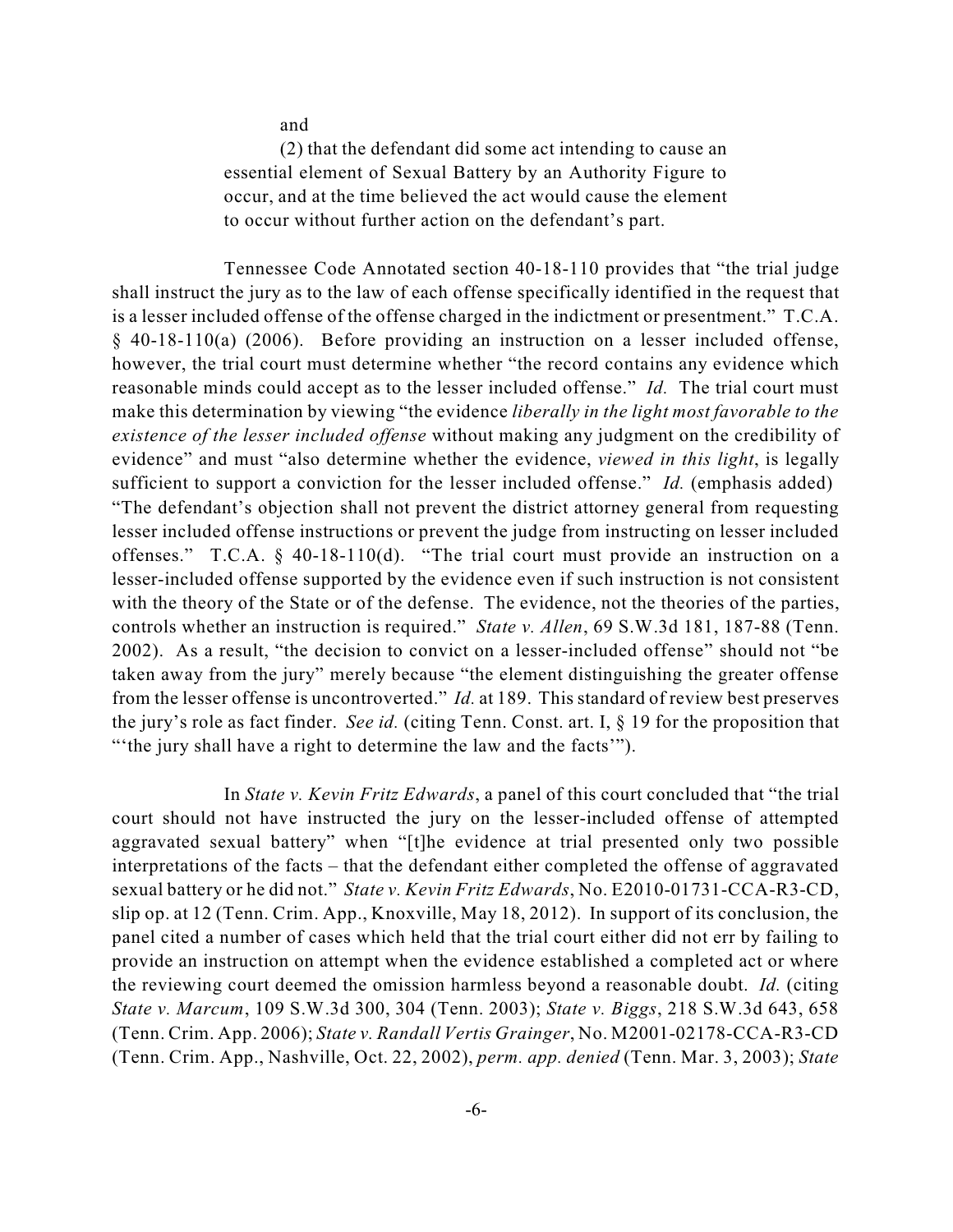*v. Joseph Hall*, No. E2006-02403-CCA-R3-CD (Tenn. Crim. App., Knoxville, Oct. 9, 2007), *perm. app. denied* (Tenn. Mar. 10, 2008); *Jerome Sawyer v. State*, No. W2005-01813-CCA-R3-PC (Tenn. Crim. App., Jackson, Mar. 15, 2007), *perm. app. denied* (Tenn. Aug. 13, 2007)). Although our supreme court has clarified that an instruction on attempt is "unnecessary where the evidence clearly establishes completion of the criminal act," *State v. Banks*, 271 S.W.3d 90, 125 (Tenn. 2008) (citing *State v. Wilson*, 211 S.W.3d 714, 721 n.2 (2007); *State v. Robinson*, 146 S.W.3d at 487 n. 7; *Marcum*, 109 S.W.3d at 303-04 (Tenn. 2003); *State v. Ely*, 48 S.W.3d 710, 719 (Tenn. 2001)), we can find no case, save *Kevin Fritz Edwards*, that deems the giving of an attempt instruction reversible error when a completed act is proven. In our view, the opinion in *Kevin Fritz Edwards* should not be followed.

First, although the panel noted the appropriate standard of review when discussing the trial court's giving of an instruction on attempted sexual battery, the panel did not adhere to that standard when conducting its analysis. As indicated, when making the determination whether an instruction on a lesser included offense must be given, the trial court must examine "the evidence *liberally in the light most favorable to the existence of the lesser included offense*." T.C.A. § 40-18-110(a) (emphasis added). Said another way, the trial court must begin its review with the notion that the lesser included offense should be charged and must examine the proof for "any evidence that reasonable minds could accept" in support of the lesser included offense. *Id.* The *Kevin Fritz Edwards* panel failed to do this. The panel noted that if the jury had chosen to fully accredit the testimony of the victim, the evidence would have supported a conviction of aggravated sexual battery and that if the jury had chosen to fully accredit Edwards, it would have acquitted him. The panel therefore concluded that the trial court erred by providing an instruction on attempted aggravated sexual battery as a lesser included offense. This conclusion, however, overlooks three important points. First, the jury, as the sole arbiter of the facts and the credibility of the witnesses, was free to accredit any portion of any witness's testimony as it saw fit. *See Allen*, 69 S.W.3d at 189 ("The jury is not required to believe any evidence offered by the State."); *see also* Tenn. Const. art. I, § 19 ("[T]he jury shall have a right to determine the law and the facts[.]"). The all or nothing dichotomy set up by the panel was not the only available interpretation of the facts open to the jury, who saw and heard the witnesses first hand. Second, Code section 40-18-110 provides that, when determining whether to provide an instruction on a lesser included offense, the trial judge should not make any determination about the credibility of the evidence. Third, the appellate court is obliged to review the aptness of a lesser included offense instruction by considering the evidence in the light most favorable to the existence of the lesser included offense. *See, e.g.*, *State v. Brown*, 311 S.W.3d 422, 431 (Tenn. 2010). Essentially, the panel examined the proof in the light most favorable to each of the parties rather than in the light most favorable to the existence of the lesser included offense, as is required by statute.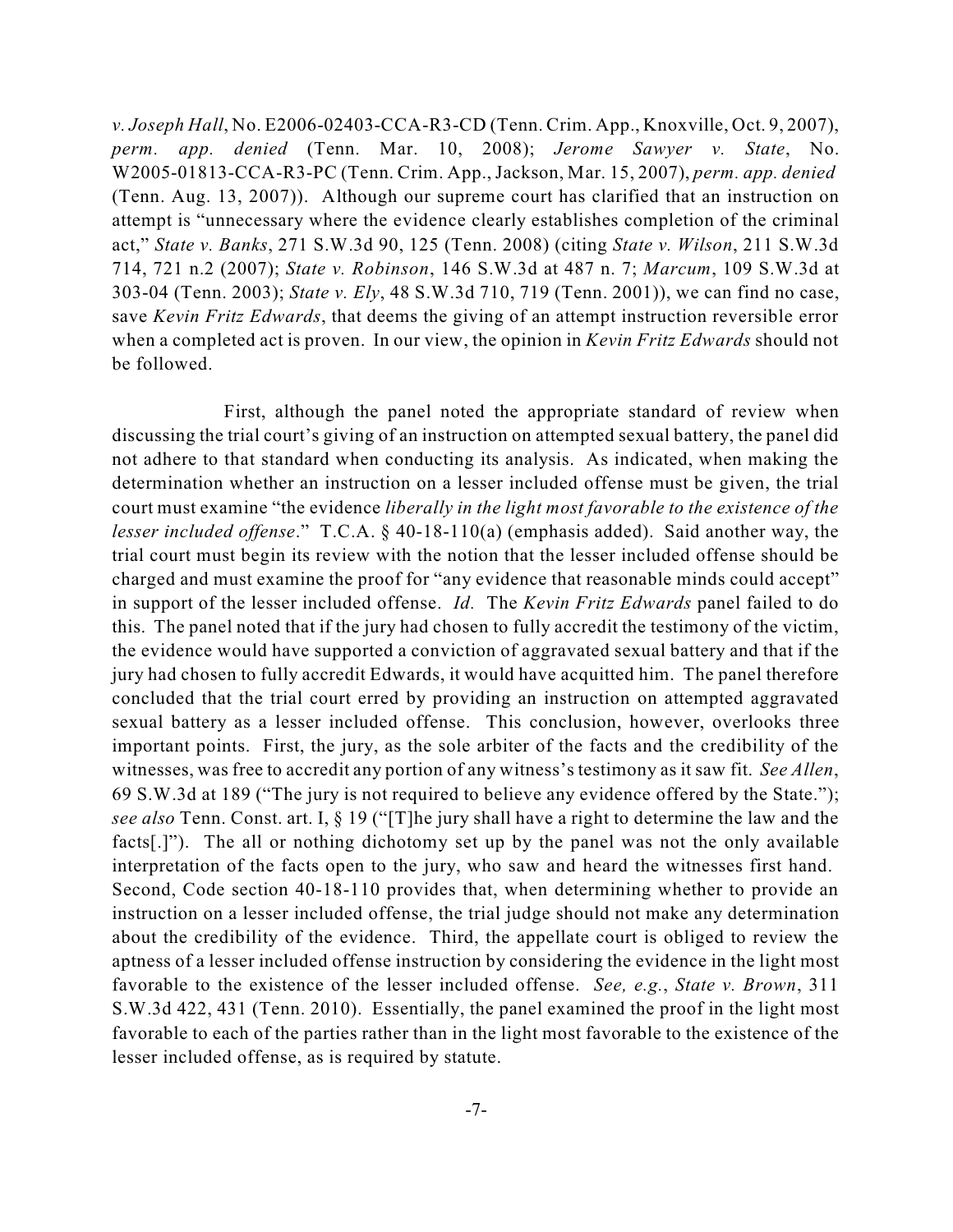Moreover, in concluding that the trial court erred by instructing the jury on attempted aggravated sexual battery as a lesser included offense of aggravated sexual battery, the *Kevin Fritz Edwards* panel observed that "there was no evidence presented at trial that [Edwards] attempted to touch the victim and failed." Failure to complete a criminal offense is not, however, an element of criminal attempt. *See* T.C.A. § 39-12-101. *Cf. Allen*, 69 S.W.3d at 189 ("In this case, the use of a deadly weapon is an element of the charged offense of aggravated robbery. The *absence*, however, of a deadly weapon is not an element of facilitation of robbery."). As our supreme court has observed, "the criminal attempt statute requires that the State prove two material elements: the culpability required for the attempted crime; and an act or acts in furtherance of the attempted crime." *Wyatt v. State*, 24 S.W.3d 319, 323 (Tenn. 2000). The holding in *Kevin Fritz Edwards* elevates a defendant's failure to complete an offense to the status of an element of that offense, an outcome clearly not contemplated by the legislature, which *removed* as a defense "that the offense attempted was actually committed." T.C.A.  $\S$  39-12-101(c).

Because absence of a completed offense is not an element of the offense of criminal attempt, proof that the defendant in this case actually completed the crime of sexual battery by an authority figure did not prohibit the giving of a jury instruction on the lesser included offense of attempted sexual battery by an authority figure so long as evidence existed that reasonable minds could accept in support of the lesser included offense.

Most importantly, the evidence in the present case, when viewed in the light most favorable to the existence of the lesser included offense, supported the giving of an instruction on attempted sexual battery by an authority figure as a lesser included offense of sexual battery by an authority figure. The text messages sent by the defendant to the victim declaring that he wanted to "kiss on" her thighs when he returned and asking that she change into shorts clearly telegraphed his intent to engage in the sexual battery of the victim. We agree with the prosecutor, however, that the evidence was susceptible to an interpretation that the defendant's conduct did not amount to the completed offense of sexual battery. The victim described the defendant's "kissing" the inner part of her thighs up to her "bikini line" as his hands rested on the outside of her thighs. In our view, a reasonable mind could have concluded that the defendant attempted to commit sexual battery.

Moreover, viewing the evidence, as we must, in the light most favorable to the existence of the lesser included offense, the evidence was legally sufficient to support the offense of attempted sexual battery by an authority figure. Thus, the trial court did not err by providing an instruction on attempted sexual battery by an authority figure.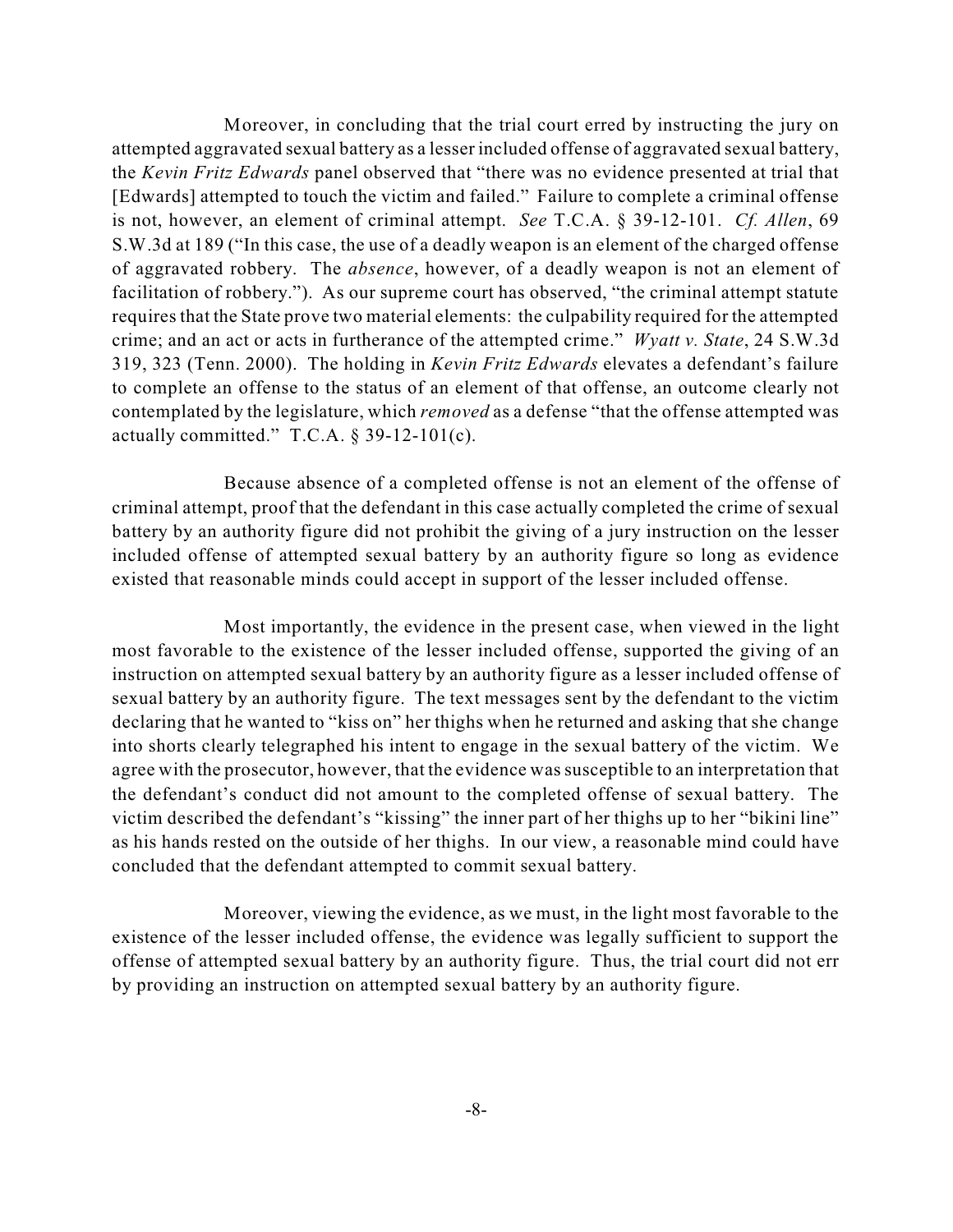### *II. Sufficiency*

Again citing *Kevin Fritz Edwards*, the defendant contends that the evidence was insufficient to support his conviction of attempted sexual battery by an authority figure "because no evidence was presented that the defendant attempted, but did not complete, that offense." The State asserts that the evidence was sufficient because failure to complete the offense "is neither a defense to the prosecution nor a required element of the prosecution." We agree with the State.

We review the defendant's challenge to the sufficiency of the evidence mindful that our standard of review is whether, after considering the evidence in the light most favorable to the prosecution, any rational trier of fact could have found the essential elements of the crime beyond a reasonable doubt. Tenn. R. App. P. 13(e); *Jackson v. Virginia*, 443 U.S. 307, 324 (1979); *State v. Winters*, 137 S.W.3d 641, 654 (Tenn. Crim. App. 2003). "[D]irect and circumstantial evidence should be treated the same when weighing the sufficiency of such evidence." *State v. Dorantes*, 331 S.W.3d 370, 381 (Tenn. 2011).

When examining the sufficiency of the evidence, this court should neither re-weigh the evidence nor substitute its inferences for those drawn by the trier of fact. *Winters*, 137 S.W.3d at 655. Questions concerning the credibility of the witnesses, the weight and value of the evidence, as well as all factual issues raised by the evidence are resolved by the trier of fact. *State v. Cabbage*, 571 S.W.2d 832, 835 (Tenn. 1978). Significantly, this court must afford the State the strongest legitimate view of the evidence contained in the record as well as all reasonable and legitimate inferences which may be drawn from the evidence. *Id.*

Sexual battery by an authority figure, as charged in this case, "is unlawful sexual contact with a victim by the defendant or the defendant by a victim" where "[t]he victim was, at the time of the offense, thirteen (13) years of age or older but less then eighteen (18) years of age," and "[t]he defendant had, at the time of the offense, parental or custodial authority over the victim and used the authority to accomplish the sexual contact." T.C.A. § 39-13-527(a). "Sexual contact" is "the intentional touching of the victim's, the defendant's, or any other person's intimate parts, . . . if that intentional touching can be reasonably construed as being for the purpose of sexual arousal or gratification." *Id.* § 39-13-501(6). Additionally, "'[i]ntimate parts' includesthe primary genital area, groin, inner thigh, buttock or breast of a human being." *Id.* § 39-13-501(2). "A person commits criminal attempt who, acting with the kind of culpability otherwise required for the offense . . . [a]cts with intent to cause a result that is an element of the offense, and believes the conduct will cause the result without further conduct on the person's part." *Id.* § 39-12-101(a)(2).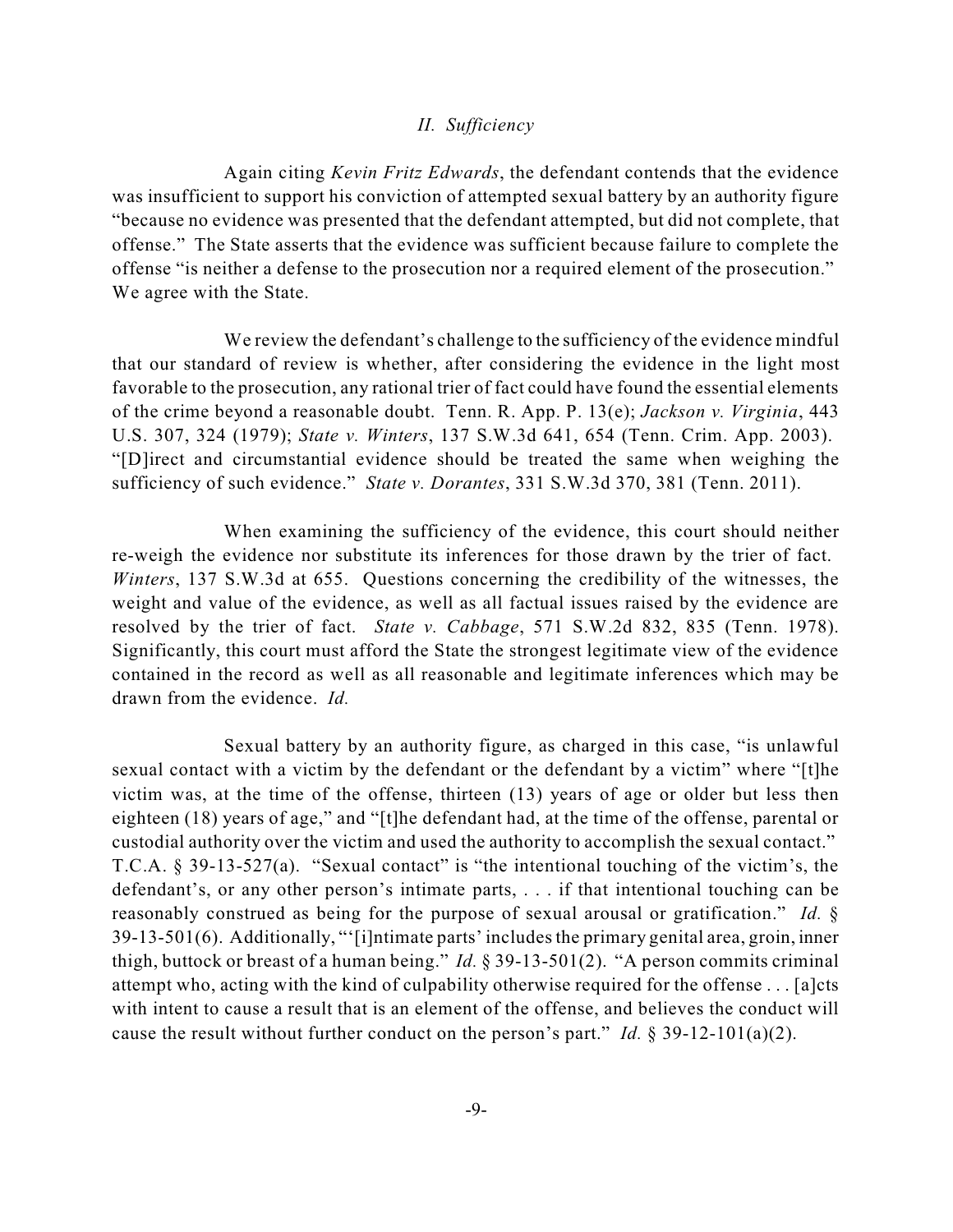As indicated, the evidence established that the defendant expressed a desire, via text message, to "kiss on" the victim's thighs and, to facilitate said kissing, asked the victim to change into shorts. The victim testified that she complied with both requests. Describing the offense, the victim said that she was seated on the edge of her bed with her feet on the floor while the defendant kneeled between her legs. She said that he pushed her shorts up to gain access to her thighs and then "kissed" her inner thighs up to her "bikini line." No further description of the offense was given. Although we agree with the parties that a reasonable jury could have found beyond a reasonable doubt that the defendant committed the offense of sexual battery by an authority figure, we also conclude that a reasonable jury could have found beyond a reasonable doubt that the defendant committed the offense of attempted sexual battery by an authority figure.

The defendant, citing *Kevin Fritz Edwards*, argues that because the evidence did not establish that the defendant tried and failed to commit a sexual battery of the victim, the evidence was insufficient to support his conviction. In reaching its conclusion that the evidence was insufficient to support Edwards' conviction, the *Kevin Fritz Edwards* panel concluded "that by acquitting him of the aggravated sexual battery charge the jury rejected [the victim's] testimony that [Edwards] repeatedly touched her breasts, buttocks, and vagina." *Kevin Fritz Edwards*, slip op. at 13. As we have indicated, however, the jury is free to accredit any portion of a witness's testimony when arriving at its verdict. The jury's decision to convict on a lesser included offense does not necessarily equate with a wholesale rejection or adoption of any particular witness's testimony. Again, despite language to the contrary, the panel's decision on the sufficiency of the convicting evidence was colored by its apparent belief that, to support a conviction of criminal attempt, the State must show that the defendant tried and failed to complete the offense. Failure to complete the offense, however, is not an element of criminal attempt.

Both the defendant and the panel in *Kevin Fritz Edwards* cited *State v. Parker*, 350 S.W.3d 883 (Tenn. 2011), in support of a finding that proof of a completed crime renders insufficient the evidence of an attempt. In *Parker*, our supreme court overruled dicta from *State v. Mellons*, 557 S.W.2d 497 (Tenn. 1977), which had been cited for the proposition that a conviction of a lesser included offense would not be reversed for want of evidence when the evidence was sufficient to support a conviction of the greater offense. *State v. Parker*, 350 S.W.3d 883, 907 (Tenn. 2011) ("The proposition for which the majority below relied on it is, in fact, mere dictum."). Parker, originally charged with felony murder in the death of the elderly victim, was convicted of the lesser included offense of second degree murder. *Id.* at 888. The supreme court observed that evidence that Parker struck the elderly victim while attempting to rape her, thereby causing the injury that led to the victim's death, would have supported a conviction of felony murder but that the record was devoid of any proof that Parker knowingly killed the victim, a requirement for a conviction of second degree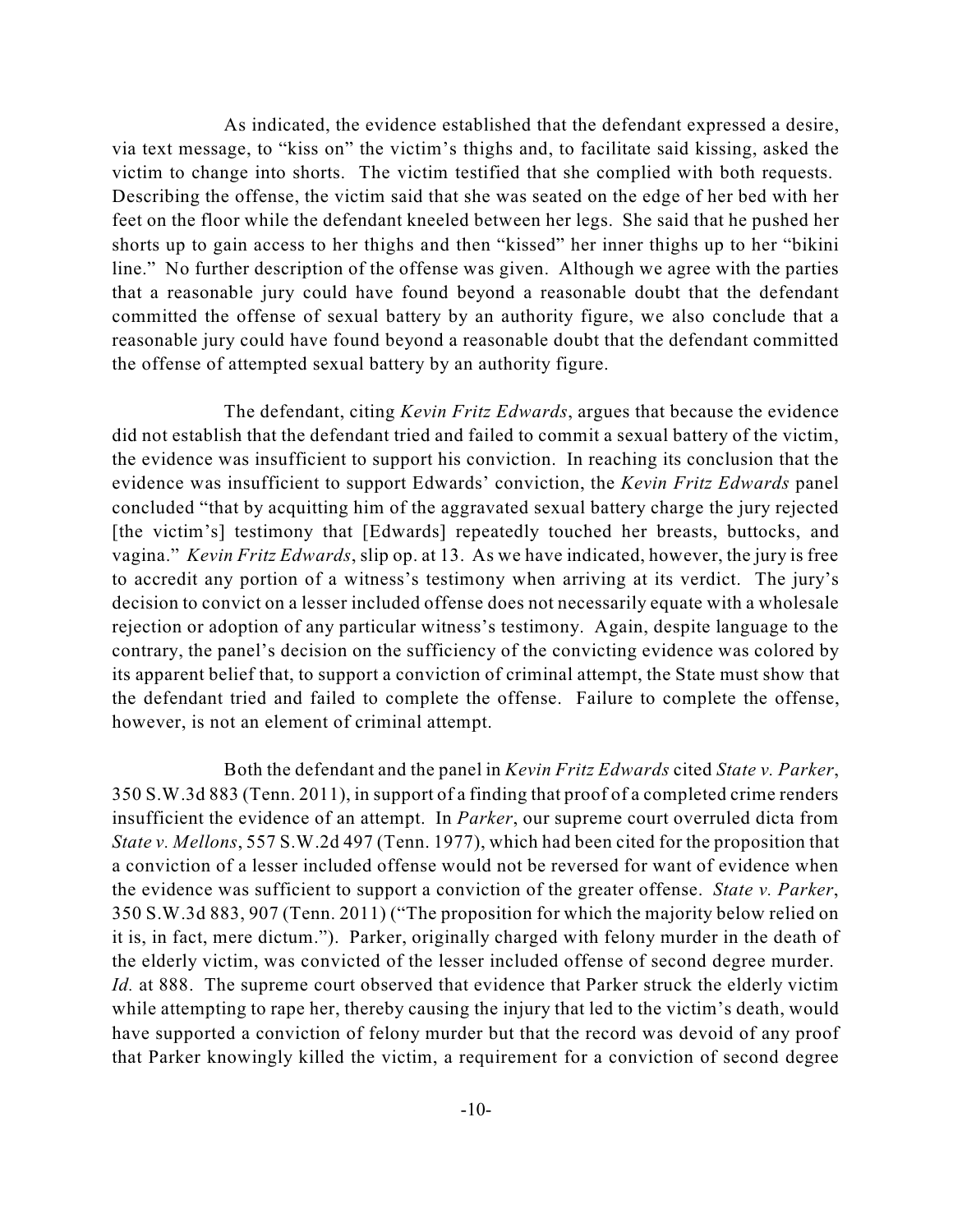murder. *Id.* at 909-10. The court observed that "when reviewing a convicted defendant's claim that the evidence is not sufficient to support his or her conviction, the review must be undertaken with respect to the crime of which the defendant was convicted, not the crime with which he was charged." *Id.* at 907 (citing *Jackson*, 443 U.S. at 324 n.16). The court held that the fact "[t]hat the proof may support conviction of a different, even a 'greater,' offense does not obviate the constitutional requirement that the proof support each and every element of the offense for which the defendant was *actually* convicted." *Parker*, 350 S.W.3d at 907. The court reiterated that, using our traditional standard of review for the sufficiency of the evidence, "[i]f the proof does not adequately support each and every element, the defendant is entitled to a reversal of the conviction" and concluded that "[t]o sustain a conviction of a lesser-included offense, the proof must be sufficient to support each and every element of the conviction offense. To the extent that *Mellons* and its progeny hold to the contrary, they are overruled." *Id.* at 909.

To determine whether the evidence was sufficient to support the defendant's conviction of attempted sexual battery by an authority figure, we must examine the evidence in the light most favorable to the State. This is in contrast to the standard applicable when determining whether a lesser included offense should be charged, which does not view the evidence in favor of either party but in favor of the existence of the lesser included offense. As so happens, the State in this case requested the instruction on attempted sexual battery by an authority figure, so our review of the evidence looks similar. As indicated, to establish the offense of attempted sexual battery by an authority figure, the State was required to show that the defendant intended to commit the offense of sexual battery by an authority figure and that he completed some act that he believed would result in the offense without any further conduct. The State need not have shown that the defendant tried but failed to complete the offense of sexual battery by an authority figure. Here, the evidence, most strikingly in the form of the defendant's text messages to the victim, established that the defendant intended to commit sexual battery by an authority figure. The defendant's ordering the victim to change into shorts, pushing her shorts up, and placing his hands on her thighs can all be classified as acts in furtherance of that offense.<sup>3</sup> In consequence, the evidence was sufficient to support the defendant's conviction of attempted sexual battery by an authority figure.

## *Conclusion*

The trial court did not err by instructing the jury on attempted sexual battery by an authority figure as a lesser included offense of sexual battery by an authority figure, and the evidence adduced at trial was sufficient to support the defendant's conviction of

<sup>&</sup>lt;sup>3</sup>Indeed, rare will be the completed crime that does not begin with an intent to commit the crime and an act in furtherance of that intent.